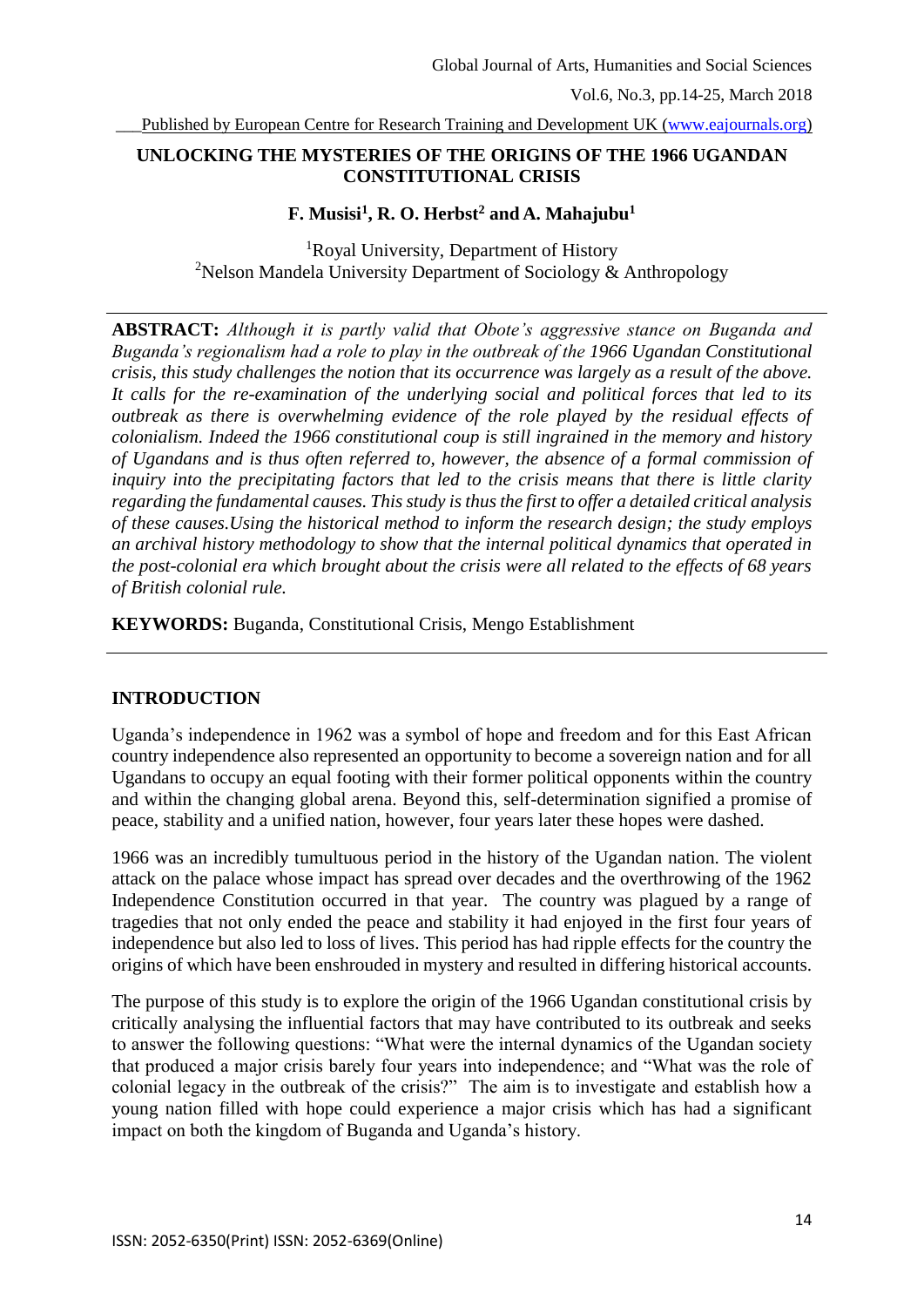Published by European Centre for Research Training and Development UK [\(www.eajournals.org\)](http://www.eajournals.org/)

This study argues that some political participants like Mayanja-Nkanji, a former Katiikiro (prime minister) of Buganda have attributed the causes of the crisis to the aggressive stance of Milton Obote, Uganda's first Prime Minister, towards the kingdom of Buganda, yet others such as Akena Adoko cite Buganda's regionalism as the primary cause. This study establishes otherwise as it contends that, with or without the above, the crisis was bound to occur due to the existence of enduring effects brought about by the colonial legacy which played a more significant role than has previously been documented.

# **RESEARCH METHODOLOGY**

This study employed a historical research methodology, that is reminiscent with the collection of historical data. By studying documents, relics and carrying out oral interviews an understanding of the past is sought. (Amin 2006). Such a methodology as Patten (2004), contends, gives a flowing dynamic account of past events and an understanding the nuances, personalities and ideas that influenced these events in the first place.

The approach of investigation used was of a qualitative nature as it seeks to understand the lifestyles and social phenomena at first hand. Indeed, as Blalock (1970), points out the qualitative approach provides detail and adds richness and depth to the understanding of any phenomena being investigated.

The study relied heavily on the archival data. The National archive at Entebbe, the Lubaga Catholic archive, Makerere University and the National Parliament archives were all visited. These revealed the presence of rich unpublished data relating to the events surrounding the 1966 crisis. The documents consulted in detail included but not limited to various official government correspondences, autobiographies, memoirs or diaries, commission reports, Legislative Council & Parliamentary debates and reports of Parliamentary committees.

This study also greatly benefited from the various newspapers. This is so because apart from by giving a daily account of events as they happened in 1960s, functioned as a prism of various aspects of Uganda's political life for the period under study; and offered clear insights into the intricacies of the origins of the crisis

Finally, with regard to primary data, the real record of history is found in the lives of ordinary people who lived it, hence the use of Oral History. This methodology was useful because of the richness of eye witness accounts and reminiscences about the Buganda history relating to the impact of the 1966 Uganda constitutional crisis. This proved to be of a great importance to the study as it supplemented the incomplete written record about the history of the Crisis.

#### **Origins of the 1966 Ugandan Constitutional Crisis**

The origins of the 1966 constitutional crisis can be found in the effects of the 68-year British rule and its impact on Uganda's post-colonial internal dynamics. In this study, it is contended that this crisis was primarily the outcome of the simmering colonial legacy that finally exploded into physical violence, as the struggle for the control of power reached its climax. This study looks at both the effects of colonialism and the internal dynamics within the Ugandan society that prevailed to bring about the political mayhem of 1966.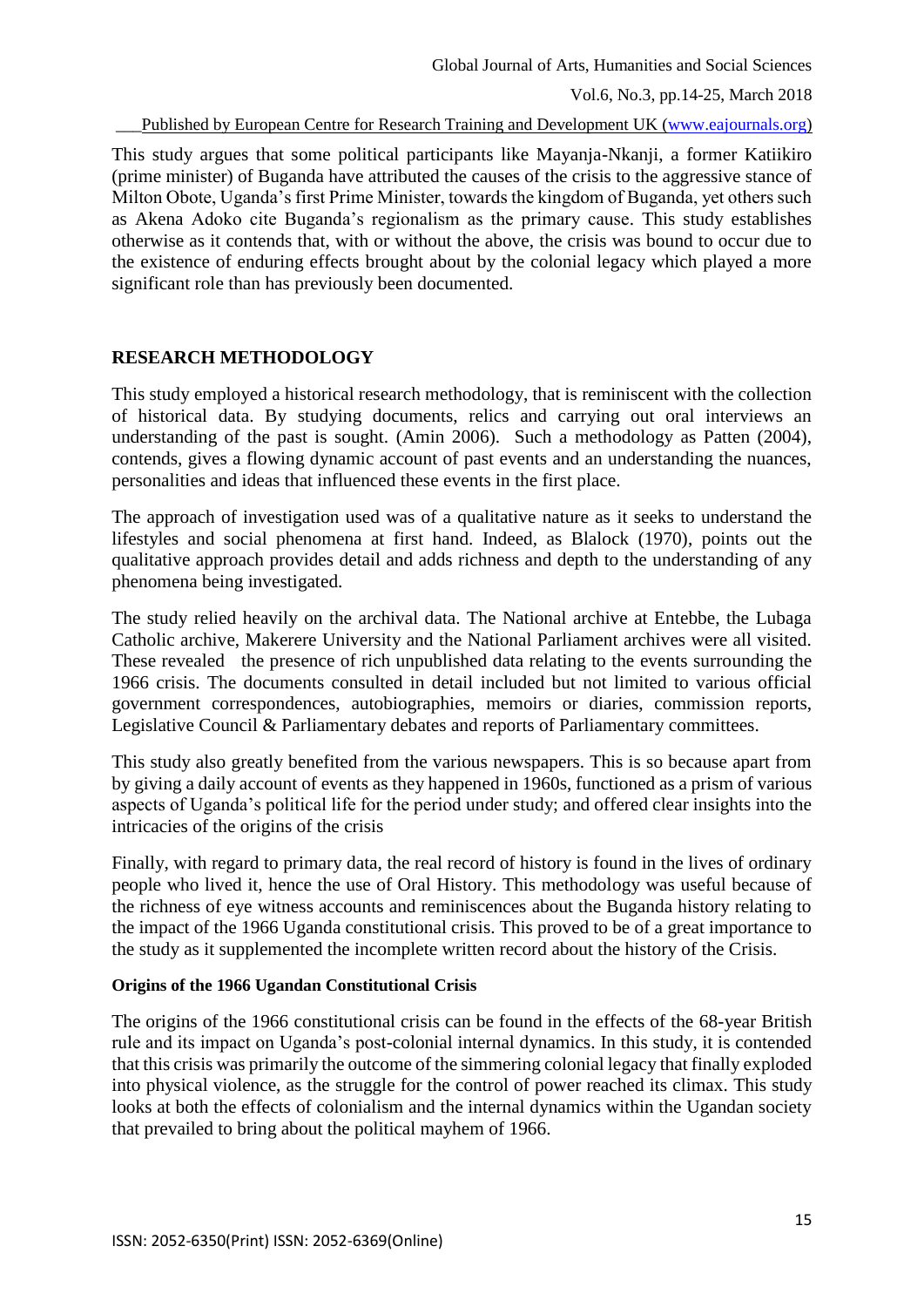The debate over the colonial legacy as the cause of conflicts across the entire African continent is endless. A number of scholars argue that colonialism had a devastating impact on Africa and that most of the continued conflicts on the continent have their roots in colonial history.( Stephanie , 2005) In relation to Uganda, this line of argument is supported by Muddoola, 1996 and Karugire 1980, who point out that by 1966 the Ugandan state had not been freed from the impact of such colonial policies due to the preferential treatment of the Kingdom of Buganda, the redrawing of boundaries and the system of indirect rule.

# **The system of indirect rule**

One of the common characteristics of the British rule in Uganda was the use of the system of indirect rule. Under this system the British gave preference to established indigenous government structures to administer colonies on Britain's behalf. In Uganda, the Baganda became the main source of colonial agents. (Welsh, 1996) They were utilised as a conduit for the colonial agenda while implementing the system of indirect rule, which was beneficial for both the British colonialists and the Baganda. Accordingly, Lonsdale, 1983 points out that the British were provided with a firm base for expansion throughout the rest of Uganda and the Baganda were also employed as initial administrators in many parts of the protectorate outside the Kingdom of Buganda. This policy elevated the Kingdom of Buganda to prominence, often at the expense of the other regions in the protectorate. For example, in the west of the country Baganda subjects were employed in the Kingdoms of Bunyoro and Toro and in the territory of Kigezi. Similarly, in the east, Baganda administrators governed the territories of Teso, Budama, Bukedi, Busoga and Bugishu, and in the north in the territory of Lango. (Uganda Protectorate, secretariat minute no 322)

As much as the cooperation between the British and the Baganda had benefitted the Buganda, this association also marked the beginning of the anti-Baganda sentiments in many parts of the country outside the Kingdom of Buganda where the Baganda had been employed at the expense of locals. As the preferred administrators of the British in the process of expanding colonial rule, the Baganda imposed their centuries-old political system and administrative structures in the newly colonized areas which increased resentment from other ethnic groups. (Uganda Protectorate, secretariat minute no 2; the Kankungulu estate)

Feelings of resentment at Buganda were aggravated when the chiefs appointed to fill the newly introduced Buganda structures, and Baganda or locals of the area, were instructed to use the Buganda titles in these recently colonised areas. This became a cause of resentment and the 1903 Badama revolts against British colonial rule in eastern Uganda illustrate the sense of frustration about the Baganda who were seen as the henchmen of the British. (Uganda Protectorate, secretariat minute no 2; the Kankungulu estate)

The anti-Buganda sentiments in the rest of protectorate were also brought about by what the colonized people outside Buganda Kingdom interpreted as cultural imperialism. In many of these areas, for example, the Baganda colonial agents had insisted on the use of the Luganda language as the official means of communication. To these people, the use of Luganda became one of the most painful aspects of the intrusion of Buganda's rule. (Uganda Protectorate, secretariat minute Paper no 898; Buganda). These sentiments were aggravated when Buganda entrenchment through Baganda administrators began to affect other local traditions.

In addition, Baganda agents were allegedly involved in corruption, leading to individuals amassing wealth in the areas under their jurisdiction. This personal aggrandizement is best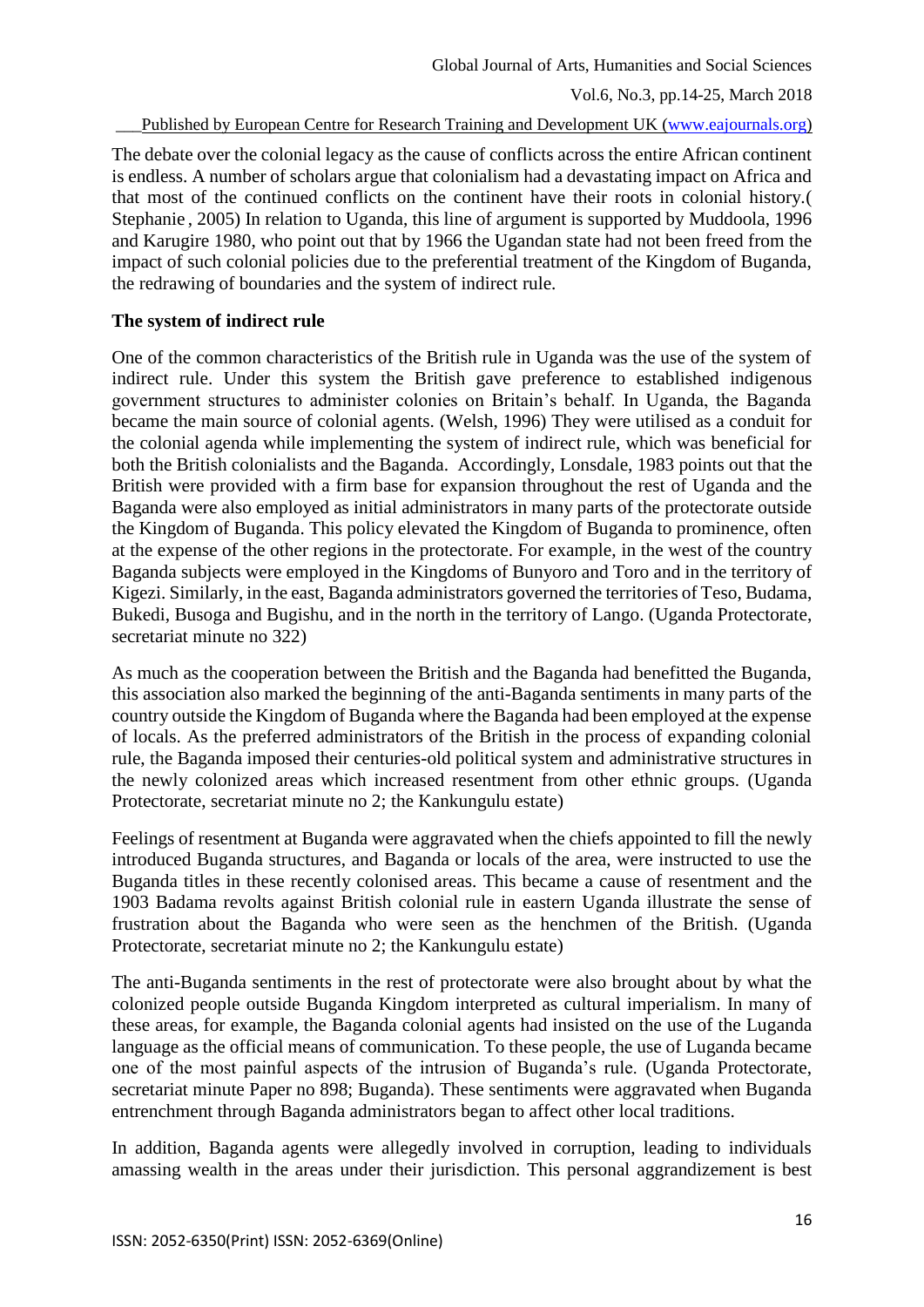Published by European Centre for Research Training and Development UK [\(www.eajournals.org\)](http://www.eajournals.org/)

illustrated by the letter to Hon Chief Secretary by the Provincial commissioner, Eastern Uganda (Entebbe National Archives Kakungulu estate C2577). He points out that the Mbale County covering 80 square kilometres was taken over by Kakungulu and his followers. In addition to the expropriation of land, Kakangulu and his followers obtained substantial income through the imposition of an annual rent of 11 shillings on those living on this land. The Bagishu, who constituted the majority in the area, considered it a great injustice to have to pay rent for what they regarded as communal tribal land. The Bagishu were even more incensed at the fact that the taxes paid were not utilised for their benefit.

In so doing, the Baganda used the system of indirect rule to their advantage so as to dominate and exploit others in the Protectorate, but this too would have negative repercussions on them in post-colonial Uganda.

# **The preferential treatment of the Kingdom of Buganda**

Another characteristic of British colonial rule in Africa involved giving preference to one ethnic group over another. In the case of Uganda as a protectorate, the British throughout the colonial period bestowed this preferential treatment upon the Kingdom of Buganda at the expense of the neighbouring kingdoms and chiefdoms. This preference for Kingdom of Buganda is not surprising as Buganda had existed as an independent kingdom for nearly five hundred years before the arrival of the British. Consequently, with the long British tradition of favouring established monarchies, preference would be given to kingdom states such as Buganda which together with its size and central location in the protectorate explains why Buganda was favoured. (Gingyera-Pinchwa, 1978)

As a result of this cooperation, unlike in many other parts of the Uganda protectorate, the Kingdom of Buganda was governed by legal agreements with the colonial overlord throughout the colonial era. Notably, within these agreements were treaty rights that elevated Buganda interests over those of other ethnic groups in the country. (History of Buganda and the surrounding African tribes, Makerere University Library archive AR/BUG/66/2) The kingdom received special treatment in the colonial era which positioned the region above the others and revealed a special relationship between Buganda and the British that lasted 68 years.

The above relationship was a precursor to an antagonistic relationship between Buganda and the other ethnic communities in the rest of Uganda*.* Notably, the Kingdom of Buganda retained a degree of autonomy in the running of its affairs which allowed its kings, together with their chiefs, to govern and at the same time preserve Buganda's political institutions. According to (Johannessen), this gave Buganda a distinctive and privileged position compared to the other Ugandan kingdoms and tribal areas in both the colonial and the post-colonial era. In essence, the other kingdoms were governed more directly as districts, in the same way as the tribal areas in other parts of the protectorate. This was clearly preferential treatment to Buganda and resulted in animosity from the other territories and with the departure of the British, opportunistic politicians exploited this animosity to turn other ethnic communities against Buganda which resulted in the political turmoil of 1966.

# **The redrawing of colonial boundaries**

Clearly Uganda like many other African countries was a creation of the colonial period with its physical borders largely being determined by administrative convenience and economic considerations or natural boundaries such as mountain ranges and river beds rather than the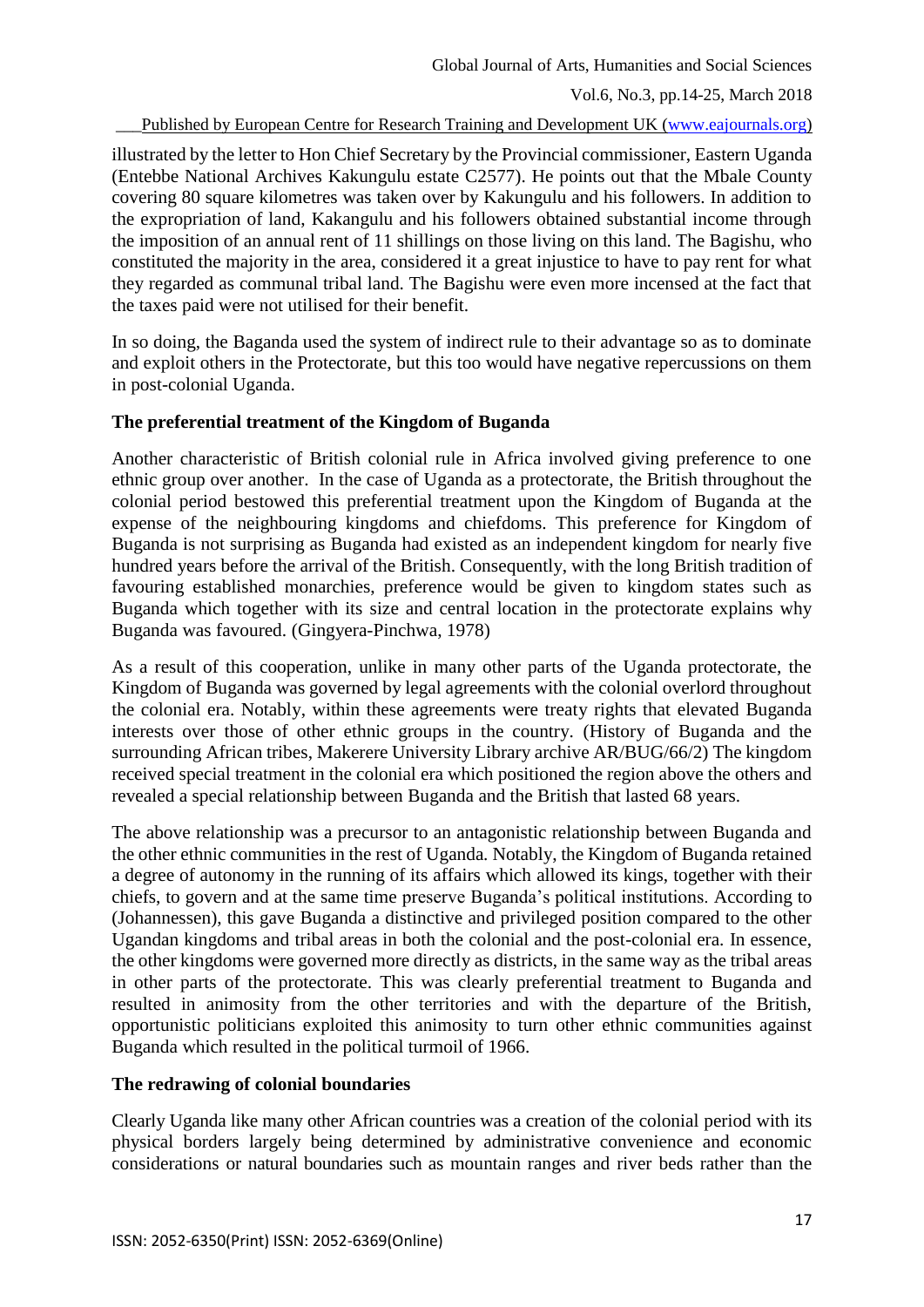### Published by European Centre for Research Training and Development UK [\(www.eajournals.org\)](http://www.eajournals.org/)

people. British colonial interests did not correspond with the ethnic patterns of the Ugandan people regarding the demarcation of internal boundaries. As a result, many different ethnic groups were combined in territories which did not reflect their ethnic diversity and thus ethnic tension invariably worsened. One such example in Uganda was the transfer of the counties of Buyaga and Bugagainzi which in later years became the lost counties, from the kingdom of Bunyoro to the kingdom of Buganda. The majority of the inhabitants of this area were Banyoro who were now put under the control of their traditional enemies, the Baganda.

To the people of Bunyoro as indicated in their communication to the Resident, Buganda (Preliminary correspondence between the Mubende-Banyoro Committee and the Resident, Buganda, Entebbe national Archives, REL/s/121,1920), the loss of land to Buganda was perceived as a penalty inflicted upon them for having waged a war against British colonialism. Moreover, what incensed them was that this lost territory was a reward for the collaborating Buganda whom they considered their traditional enemy. As a result, enmity between the twopowerful neighbouring Ugandan ethnic communities intensified. This was a clear testimony that the redrawing of boundaries had not only irrevocably altered ethnic realities in Uganda but also strengthened ethnic rivalry in Uganda. J.R.P. Postlethaite, the British District Commissioner of Bunyoro in 1927 and 1928 noted that "the inclusion of this area in the Kingdom of Buganda is considered to be one of the greatest blunders we committed." (Lwanga-Lunyiigo, 2007). According to Kenneth,1994, indeed the attempt to solve this problem in postcolonial Uganda unleashed one of the most fervent political struggles Uganda has known.

### **The shortcomings of the 1962 independence constitution**

The 1962 Constitution which was a culmination of a long and treacherous constitutional path that occurred during the colonial era that makes its promulgation in 1962 part of the colonial legacy. The independence constitution had numerous shortcomings and greatly contributed to the political problems of post-colonial Uganda. In the first instance, the 1962 Constitution failed to curb Buganda's dominance: under Article 74 (1), (2), and schedule 7 of Constitution and Buganda federal powers and responsibilities were enormous. (1962 Independence Constitution, Schedule 7, Entebbe National Archives, C10736/ DGc 230 III, pp.10-13)

Moreover, in order to enable it to implement its federal autonomy effectively, Buganda was further granted independent and important sources of revenue which included sources of revenue from graduated tax and entertainment tax. Buganda was also entitled to receive 50% of the annual statutory contribution from general revenue and 50% of assigned revenue from the Kingdom of Buganda. In addition, the London constitutional conference report (Report of the Constitutional Conference. London; the Police Functions, Entebbe National archives, C10628/7) to further strengthen this autonomy, Buganda was granted its own police force, legislature and judiciary which had the same status as other institutions in the rest of Uganda. In other words, in its devolution of power, the 1962 Constitution left the Kingdom of Buganda as a strong unit within Uganda with almost the same status it had enjoyed in the colonial era. By failing to redistribute power equitably among the smaller ethnic groups of Uganda, as Nsibambi, (2014) notes, the 1962 Constitution contributed to the political problems of this young nation. It had endorsed the historical disparity of treatment of Buganda and other parts of Uganda, a fact that made other areas of Uganda resent Buganda. Hence, the anti-Buganda sentiments of the colonial period were now extended into the post-colonial period which was a recipe for disaster as opportunist leaders were to exploit the situation to bring about the turmoil of 1966.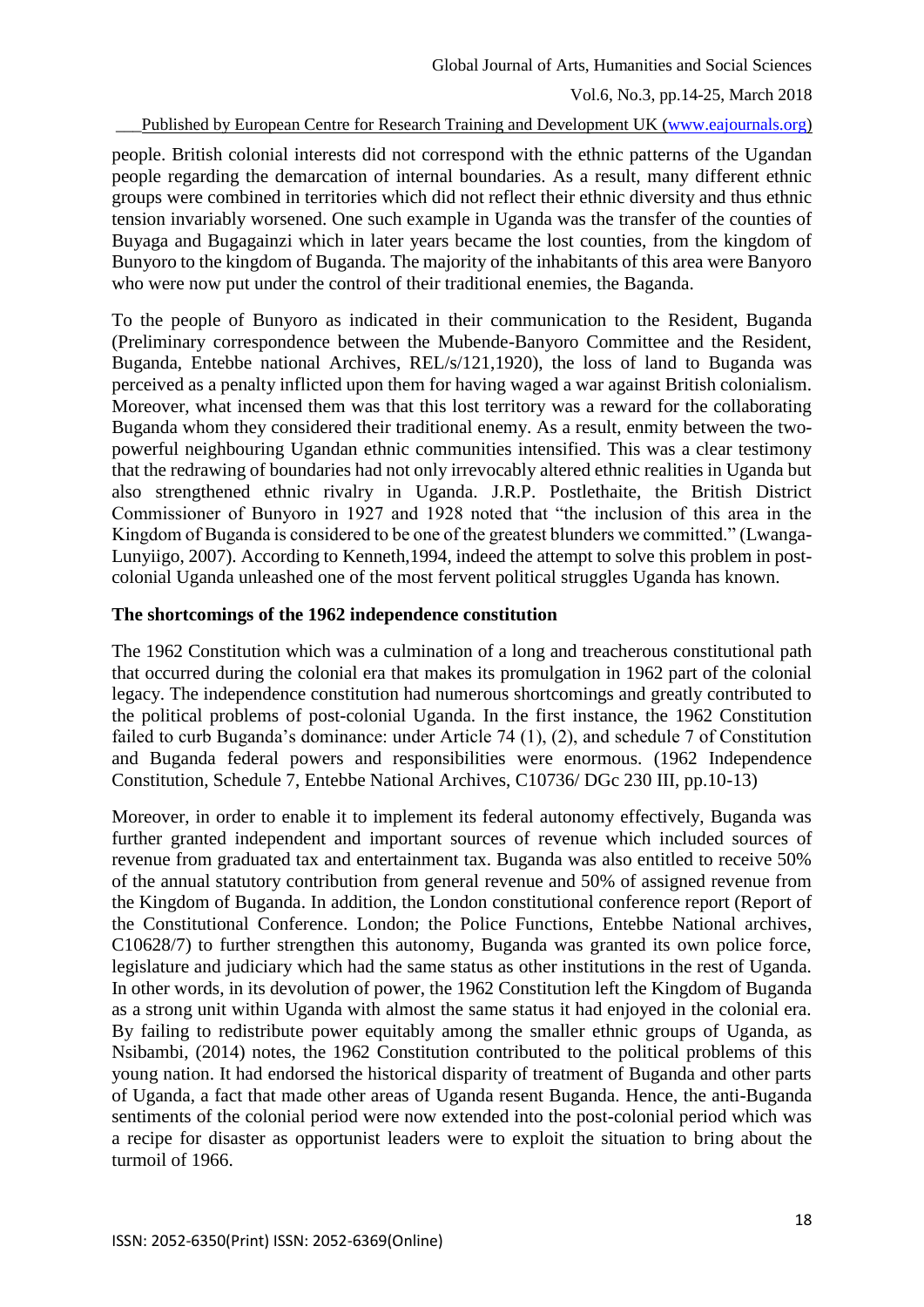### Published by European Centre for Research Training and Development UK [\(www.eajournals.org\)](http://www.eajournals.org/)

The functioning of the National Assembly had also been handicapped by the federal powers of Buganda as enshrined in the Independence Constitution. The National Assembly had no authority to legislate on the king (Kabaka) of Buganda and his powers, obligations and duties. In addition, Article 73 left the Buganda legislative assembly, (the Lukiiko*)* with the supreme authority to make laws for the peace, order and good governance of the kingdom of Buganda. Thus, by placing regional interests above national ones and exalting regional leaders at the expense of national ones, the Independence Constitution emphasized division rather than unity and the system was doomed to failure. Indeed, Kanyeimba (2002) rightly points out that no government, however able, could have directed the development of the country without encroaching upon the reserved and residual powers of the component states.

In addition, state authority had been undermined through the creation of other centres of power and it was these seeds of contradiction sown in the constitution that made the crisis of later years inevitable. Issues of land ownership, education and administrative personnel were all left in the hands of regional assemblies such as the Lukiiko. (Independence Constitution, Schedule 7 Entebbe National Archives, C10736/DGc 230 III). This would leave the central government almost helpless in areas where it would have needed improvement and modernisation in an effort to bring about a united nation. In other words, whereas the central government was mandated to effectively plan for the nation, the tools for planning were beyond its reach.

# **The shaky coalition government**

Uganda's first post-independence government was a coalition that came about as a result of an alliance between the Kabaka Yekka (KY) and the Uganda People's Congress (UPC). According to Jorgensen (1981), prior to 1962, such an alliance had never been considered because each of these parties had divergent views and political goals on almost every conceivable subject besides the contradictory ethnic bases. The UPC had been formed to counter Buganda's regionalism and before independence it had acted as a vehicle to rally opposition to Buganda hegemony and was largely a northern dominated party. Conversely, Mutibwa (1992) makes a valid observation that the KY which was launched on 10 June 1961 epitomized the isolationist tendencies of the Baganda. It had been formed to protect the threatened position of the Kabaka and the Protestant element of the Mengo establishment.

The coalition came about as both the British and the Mengo Establishment wanted to prevent Catholic Ben Kiwanuka, the leader of the Democratic Party (DP) and Uganda's first Chief Minister, from taking over leadership from them. (Onyango-Odongo, 1993). As a result, the British persuaded Obote and Muteesa the Kabaka of Buganda who had been implacably hostile towards each other to bury their political differences and work together. (Onyango-Odongo, 1993). This partly explains Obote's sudden change from his outspoken anti Buganda stance to becoming pro Buganda.

The formation of this coalition government however, as reported by Kasozi, (2013) has been regarded as one of the most dishonest political ventures that Ugandan politicians have ever undertaken. Neither the KY nor the UPC had any illusions about the permanence of the alliance as both Obote and Muteesa had different agenda. According to Jorgensen, (1981), Glenworth and Hancock, (1973) the UPC's sole aim was to use the alliance to get to power by depriving the DP of support in Buganda while the Mengo establishment's aim was to retain their privileges. Consequently, as soon as the DP was defeated differences between the two resurfaced. For instance, although Muteesa's position was a largely ceremonial one, the new position gave him dual loyalty as the Kabaka of Buganda and as the Head of State. (Mittelman,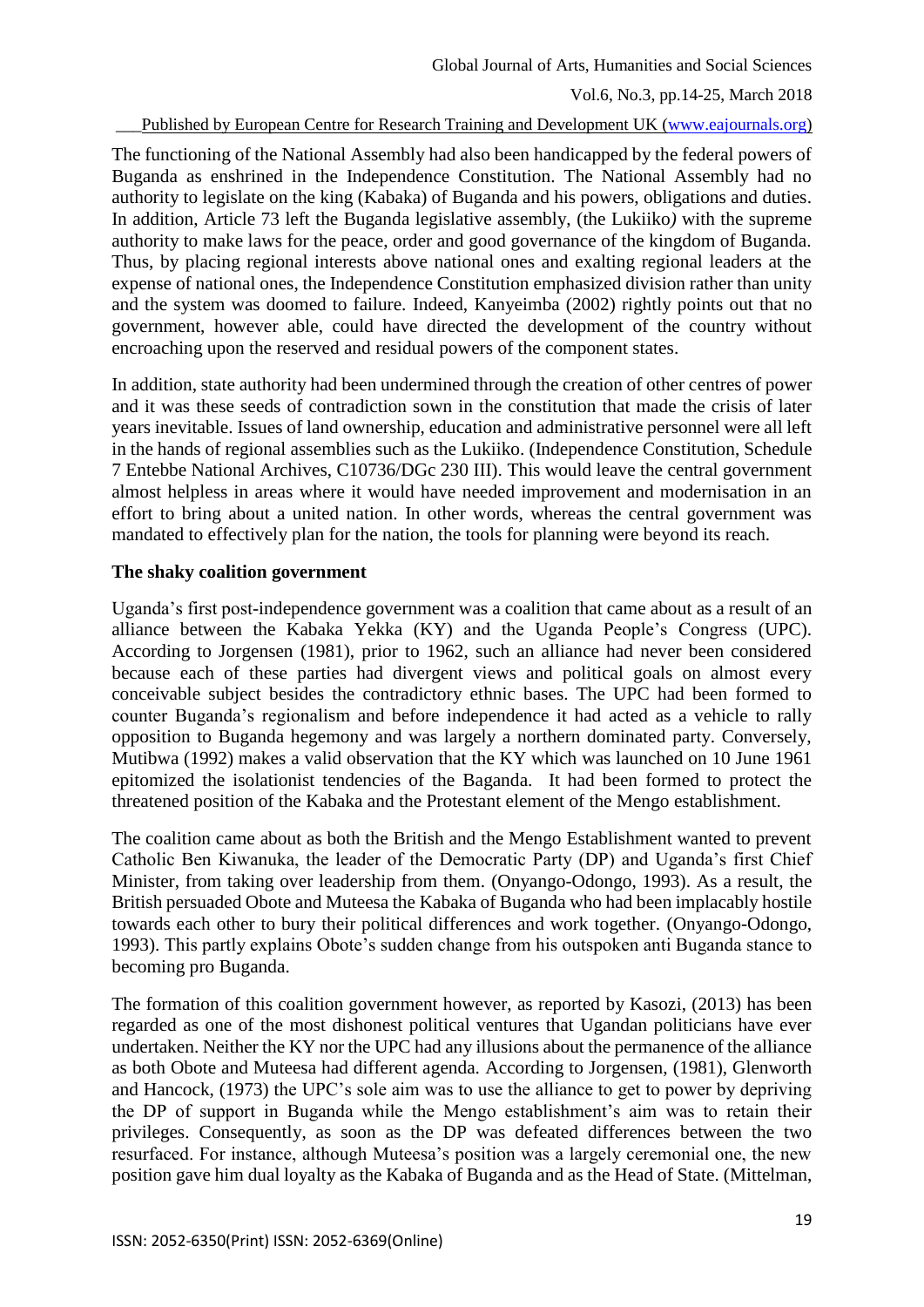1993). This was to bring about conflicting roles between him as a head of state and Obote as Prime Minister and moreover, Obote's aspirations were at variance with those of Buganda.

# **The Implications of the Struggle to Control the Uganda People's Congress in Buganda**

The ramifications of colonial rule discussed above provided the basis for Obote's dictatorial tendencies, the Buganda Regionalism and the venal political system which were to bring about the constitutional crisis in 1966.

The political stability of Uganda depended on the strong united leadership of the UPC as a ruling party, however, as Ssemwanga- Kivumbu (2013) rightly points out, the UPC was born of a loose coalition of divergent ethnic groups that largely came together to change their marginalized status and end Buganda's domination. As a result, its leadership was factionalized with each faction leader representing a local constituency which was usually ethnically distinct from the others. Obote's power base, for example, lay among the Langi in the north of the country, George Magezi's came from the Bunyoro in the western region and John Babiha's from Tooro in the mid-west. W.W. Rwetsiba's support base was in the Ankole region in southwestern Uganda and William Nadiope's was from Busoga in the eastern region. Felix Onama was from the west Nile region and Cuthbert Obwangamoi was from the far eastern region of Uganda. (Engholm, 1962 and Karugire, 1980)

Each of these regional leaders was a leader in his own right who did not require the support of the party or its president to be elected in their districts. It was these groups, with John Kakonge, the UPC secretary general, who were engaged in a struggle for control of the party. By 1964, major realignment of political forces began to take shape along regional and ethnic divides of the North and the South. Obote led the northern Nilotic republican group while Grace Ibingira led the southern monarchist Bantu group. The control of UPC was crucial because whoever controlled it would ultimately control the country. The Bantu group accused Obote of contradicting his own policy of stimulating national unity by showing bias towards the ethnic groups of northern Uganda.

According to Ingham (1994), as a result of the widening ethnic divide in the party, from mid-1965 a number of Bantu ministers and leading Baganda personalities began plotting to oust Obote in order to reverse the perceived domination of the cabinet by northerners. The struggle for the control of the UPC had now reached a crisis level. The rivalry between Obote and Ibingira for the leadership of the party and, by extension, the leadership of Uganda continued unabated as its outcome would determine who would control the political development of the young nation.

Obote now faced two major threats to his power as the country's prime minister: the infighting in the UPC and the threat from Buganda which had remained steadfast in opposing his rule. He dealt violently with his opponents and his actions rather than containing the situation simply escalated it to critical level which, coupled with other issues, culminated in a crisis in May 1966. Obote was aware that he needed to be a step ahead of his political opponents if he was to survive as both the leader of UPC and the Prime Minister. The existence of these threats instilled a great fear in Obote which soon developed into a deep-seated hatred of both his opponents in the party and in Buganda which meant that for his own political survival he had to prevent any opposition.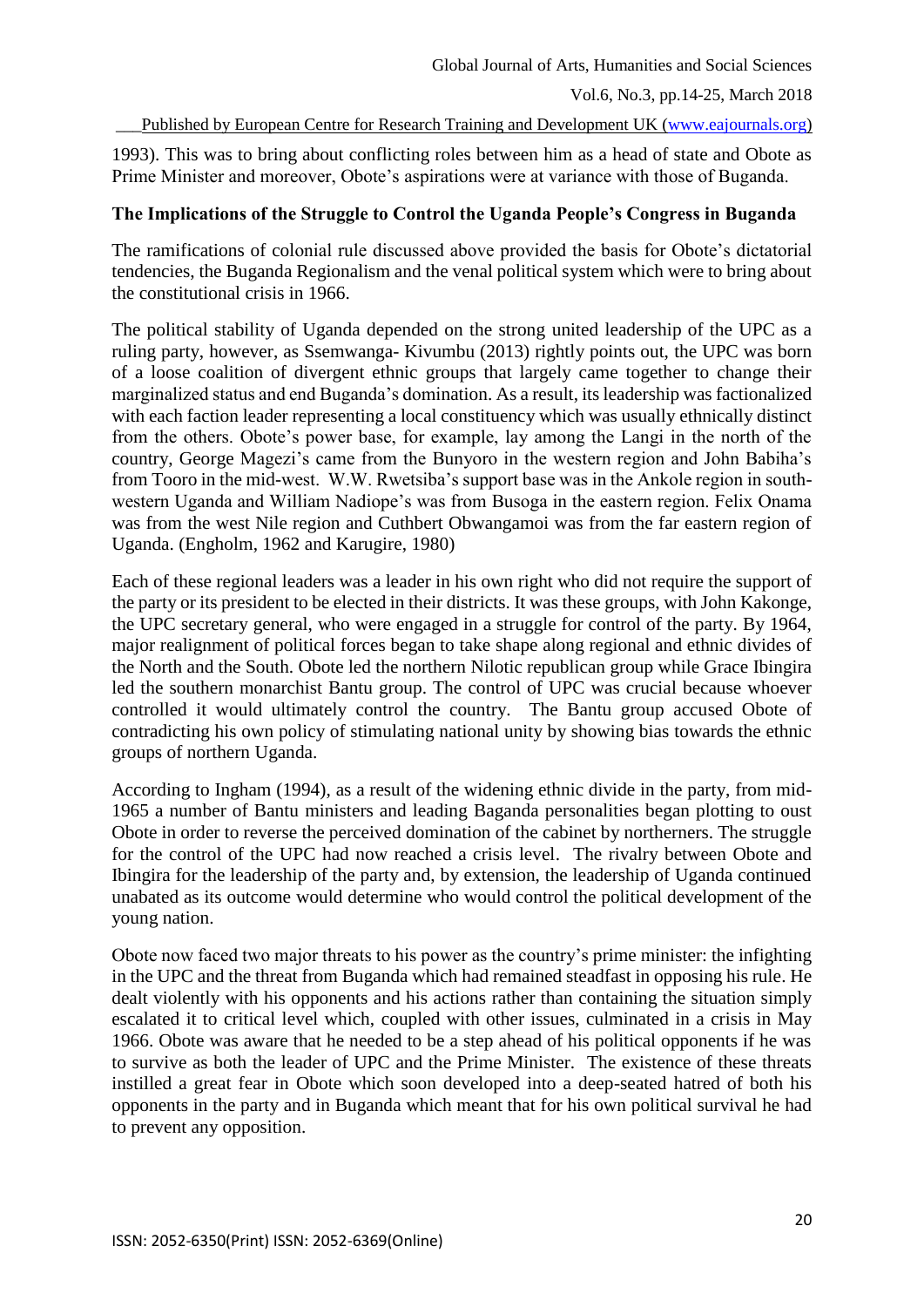#### Published by European Centre for Research Training and Development UK [\(www.eajournals.org\)](http://www.eajournals.org/)

## **Obote's emerging dictatorial powers**

Obote's autocratic behaviour stemmed from the structural problem of the colonial legacy already cited above. While the British were forming the new super-structure of the political administration of independent Uganda, they did not discard the oppressive colonial system; instead they accentuated autocracy by transferring the autocratic powers, executive and political, which had been formerly vested in the British Governor and his British Chief Secretary to the office of the Prime Minister of an independent Uganda. Thus, Obote amassed great powers by inheriting the colonial instruments of power, namely: the police and the King's African Rifles (viz. the Uganda Army). This did not mean he had to abuse such powers, rather he chose to become an autocratic and dictatorial leader because he was unable to handle dissent and disagreement.

Using the northern dominated army and a spy service under the innocuous name of the General Service Department, headed by his first cousin Adoko Nekyon, Obote treated those people who opposed him with contempt and complete disregard for human rights and the rule of law. (Mutibwa, 1992). Ben Kiwanuka, the first Chief Minister, Brigadier Shaban Opolot commander of the armed forces, and five cabinet ministers were all detained indefinitely and five members of parliament who refused to acknowledge and accept the 1966 constitution lost their seats.

Between 1962 and 1966, Obote also forced his Ugandan ideals upon the Buganda by adopting an aggressive stance towards the kingdom as he claimed that this was part of creating a national identity in a newly independent Uganda. (Obote speaks to Drum, Drum April 1966) To Sathyamurthy (1986), the reasons for Obote's reactions seem to stem from the fact that he was unhappy that the regional governments had become a microcosm of the central government rather than its local outpost. Obote slowly destroyed the kingdom's institutions and its position of advantage within the country. For example, he passed legislation in 1964 that restricted the activities of the KY only in Buganda. In this regard Hansen (1977), points out that Obote's concerted and unsuccessful efforts to bring about Buganda's demise had turned the Baganda into the most vocal opposition and only served to increase the tension between the kingdom of Buganda and Obote. Thus with the aid of the northern troops and ministers, Obote forcefully attacked the kingdom of Buganda in 1966.

# **Buganda's regionalism**

In the newly independent Ugandan state, Mengo the seat of government of the kingdom of Buganda was one of the major centres of power. Unfortunately, at this critical time Mengo failed to provide national leadership, and instead concentrated on entrenching Buganda's regionalism. Moreover, as Kasozi (2013), notes the economic and political power in Buganda was concentrated in a few families, hence creating a wealthy and powerful ruling elite, popularly known as the Mengo Establishment. They developed an acute form of superiority complex and directed the political and economic agenda of Buganda and were preoccupied with preserving the Buganda sub-state not in order to protect the general interests of the rest of Buganda but in order to protect the elite's privileges. (Kasozi, 2013)

The poor leadership of the Mengo Establishment manifested itself in various ways. Firstly, the Mengo Establishment's reluctance to institute a functioning democracy in the kingdom was later used successfully by its opponents. In his report, (Munster, 1961) on the relations amongst Uganda's ethnic groups (Report of Uganda's Relations Commission, Lubaga Catholic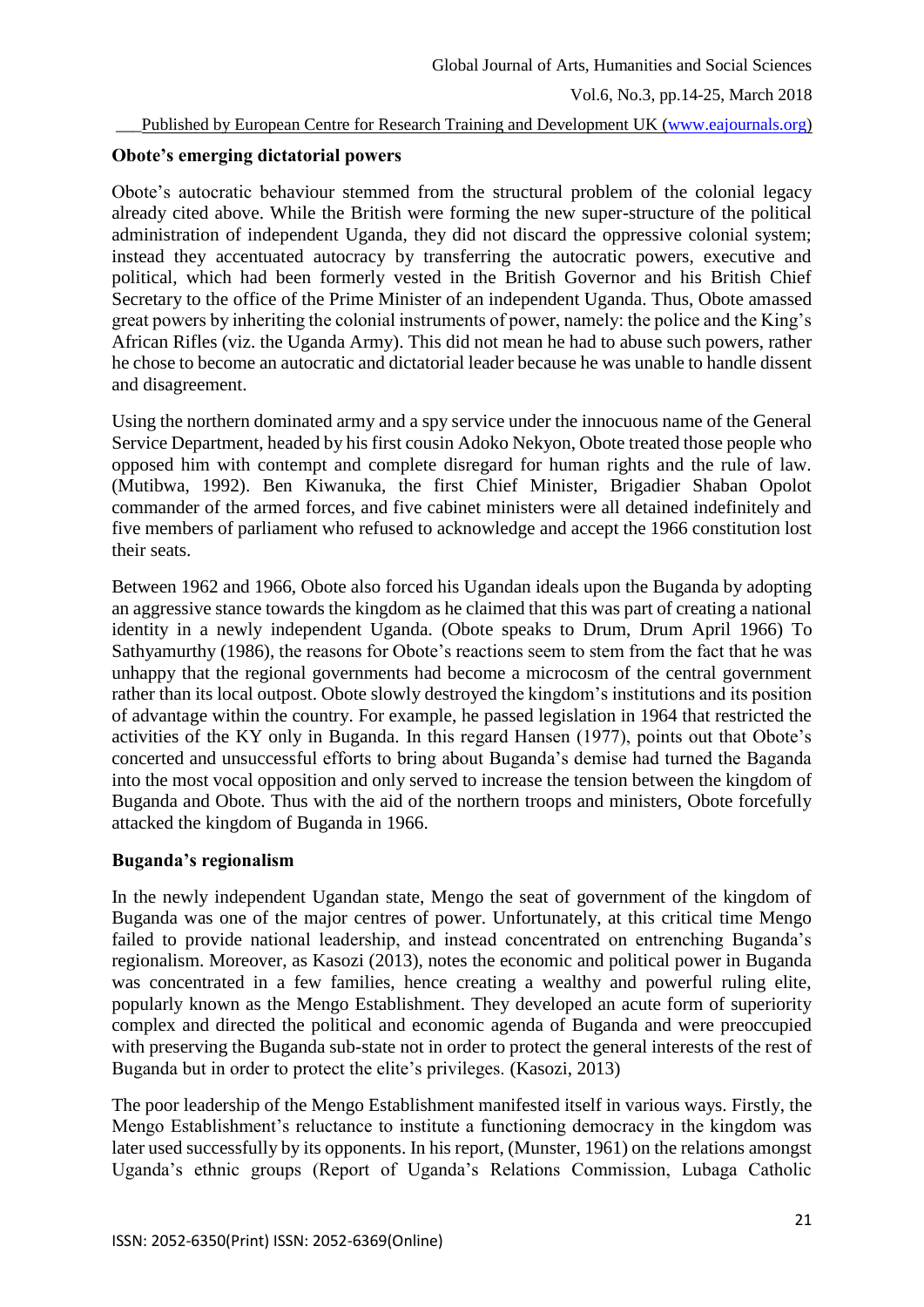#### Published by European Centre for Research Training and Development UK [\(www.eajournals.org\)](http://www.eajournals.org/)

Archives LCA 135, 1961) notes that the Mengo Establishment's attachment to the old form of governance led to its rejection of political party activities in Buganda and to reforms in the Lukiiko. Consequently, the Mengo Establishment was not ready to give up its old centuriesold system of administration for the sake of having a uniform system of governance with the rest of Uganda. Buganda's call for safeguards of their Kabaka, which at times went to the extreme of secessionism, effectively turned the kingdom of Buganda against the rest of the country. Obote took this opportunity to attack Buganda because of the internal policies of the Mengo establishment. Indeed, Mugaju and Olaka-Onyango, 2000, and Mugabe 2012, while examining the development of political democracy in post-colonial Uganda relate the clashes and conflicts between the Mengo Establishment and nationalistic leaders to the Buganda's hostility towards democracy.

Overall, the leadership at Mengo was inept and lacked the ability to provide national leadership which could have eased the tension between Obote and Buganda, and also led to a stable Buganda. Writing about the 1966 Constitutional Crisis, Hancock one of the British colonial administrators observed that the Mengo Establishment "were beginning to suffer the consequences of their short-sightedness, dithering, and complacency." (the Constitutional crisis of 1966, The Monitor, 13 May, 2012)

# **The Venal Political system of the 1960s**

In the 1960s, Uganda was also riddled with widespread corruption at various levels of government courtesy of the existence of weak institutions which ought to have acted as checks and balances for the government. This afforded leaders like Obote the opportunity to exploit these weaknesses in order to stage a constitutional coup in 1966.

Firstly, the bribery of members of the national assembly greatly undermined the independence of the institution and its effectiveness to check the excesses of central government. The Obote government combined patronage and the promise of future rewards within the ruling UPC to carry out programs that would enhance his dictatorial powers. Similarly, this also applied to the opposition members of the national assembly from both the DP and KY who crossed the floor to join the UPC on the promise of government jobs and remuneration. Basil Bataringaya, the leader of the opposition (DP) was appointed Minister of Internal Affairs after crossing to UPC. Other DP members who followed him included James Ochola, Vincent Rwamwaro and Stanslaus Okurut. From the Kingdom of Bunyoro, several DP members of the national assembly also agreed to join the UPC after Obote undertook to carry out a referendum to restore to Bunyoro the lost counties which then belonged to Buganda. (Parliamentary Hansard official Debates, 1<sup>st</sup> Session 1966 Vol 67 National Assembly Achieve). William Kalema who led a group from KY was appointed as Minister of Finance. Ironically, the UPC had been a member of the coalition government yet it had bribed members of the KY its coalition partner to cross over to it. Moreover, all the above individuals joined UPC without notifying their electorate which amounted to a treacherous act and an erosion of democratic principles thus effectively creating a dictator, namely Obote.

Furthermore, those who joined the government allowed the UPC to acquire an artificial majority with dire consequences. By 1966 the National Assembly had 74, 9, 8 and 1 member(s) of the UPC, the DP, the KY and the Independents respectively. (Parliament Hansards, Official Debates 3<sup>rd</sup> Session December 1965 to February 1966, National Assembly Achieve) This was not a reflection of the true strength of UPC in the country. Without this artificial majority, it is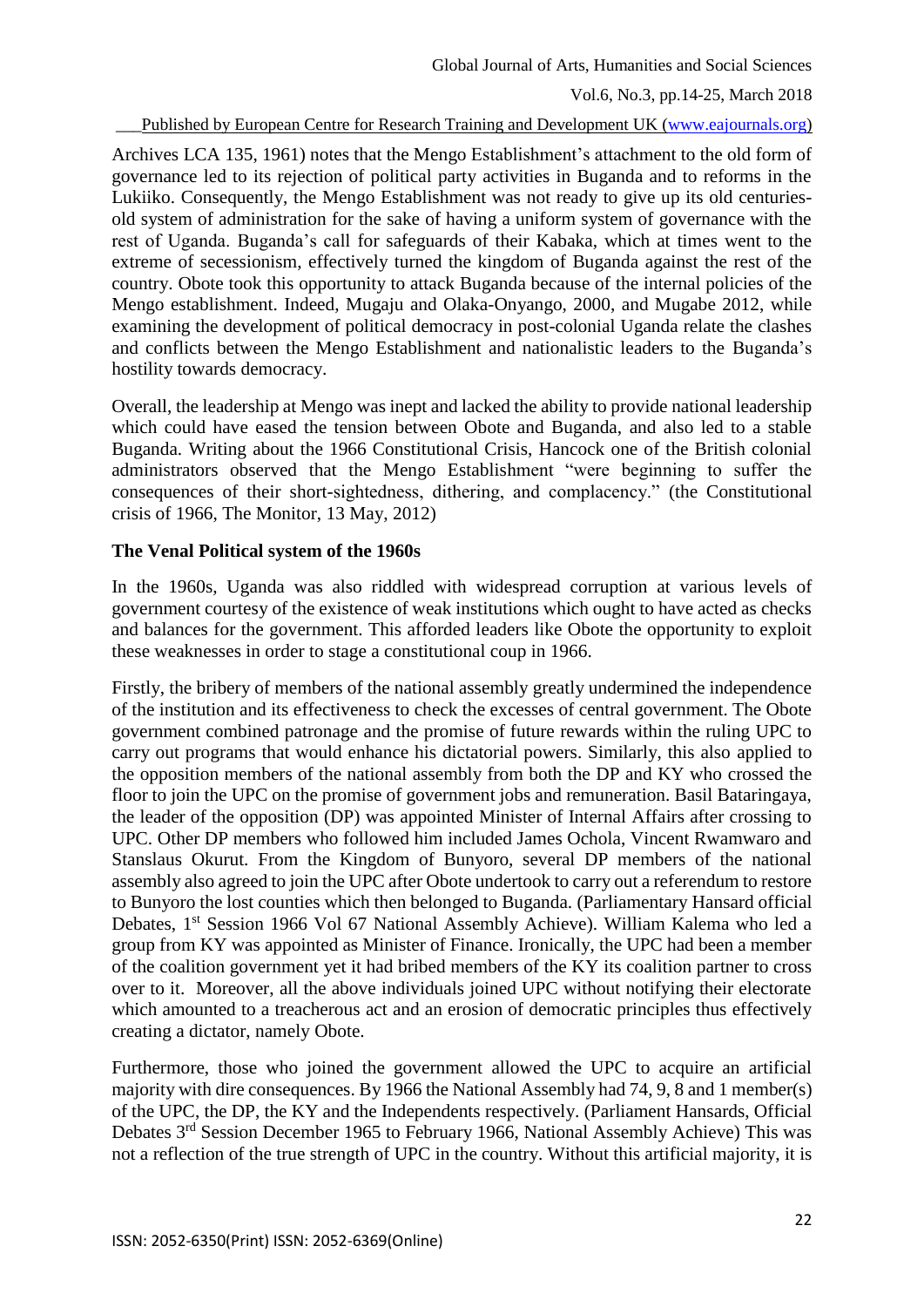Global Journal of Arts, Humanities and Social Sciences

Vol.6, No.3, pp.14-25, March 2018

Published by European Centre for Research Training and Development UK [\(www.eajournals.org\)](http://www.eajournals.org/)

unlikely that Obote could have achieved what he did in 1966; the abrogation of the 1962 constitution, acting decisively against Muteesa and Buganda.

He also disregarded parliamentary resolutions. When parliament passed a resolution ordering the suspension of Idi Amin and an investigation into his bank account which contained 17,000 pound sterling an amount exchanged into cash in the form of gold bars bearing a stamp of the government of Belgian Congo, Obote ignored it and even later promoted Amin, to the rank of Major General and Army Commander. ('Parliament accepts Ochieng Motion seeking Amin Probe' *Uganda Argus*, 1966 5 February; Parliament Hansards Official Debates 1<sup>st</sup> Session 1966, Vol 63, National Assembly Achieve ) He would then as noted by both Nsibambi (2014) and newspaper reports ('Baminista batanno bakwatidwa', *Omukulembeze*, 24 February 1966), arrest five cabinet ministers, namely Grace Ibingira who at the time was the Party Secretary General, Balaki Kirya, George Magezi, Dr.S.B Lumu and Mathias Ngobi as they had demanded an investigation into the gold scandal on 24 February 1966. This gives credible evidence that Obote was a beneficiary and not an innocent player in the gold scandal and his actions served to elevate the political tension in the country.

Additionally, venal politicians also existed at Mengo, which was one of the power centres in the newly independent nation. For instance, although Buganda had GBP 1 million in its coffers by 1958, by 1960 this had dwindled to a mere GBP 465,000 and 1963, it was in the red by GBP 226,863. (Ministry of Finance Kabaka's Government,1965, Makerere University Library Achieve, AR/BUG/1/8)

By 1965 the Kabaka's government was on the brink of bankruptcy, unfortunately, the worst offenders were the Kabaka's ministers whose nepotism and insensitivity had reached new heights. ('Speech by the Prime Minister the Hon DR.AM Obote, MP*,'* on 3rd March*:* National Assembly Achieve, DG 11). In 1965, despite the fact that they were running a deficit budget these officials borrowed a sum of GBP 200,000 for personal use. (Buganda Economic Planning Commission Report 1964-1970, Makerere University Achieve, AR/BUG/1/5/5,)

It were the above actions by the Mengo leadership that brought about a serious political stalemate between the central government and Mengo. Obote was concerned with the financial misconduct by the Mengo establishment resulting in protracted wrangles between the central government and Buganda thereby adding to the existing poor relations between the two parties, thus contributing inevitably to the explosive atmosphere that finally led to the attack on the Kabaka's palace on the 24 May 1966.

# **CONCLUSION**

The manner in which British colonial rule was established and extended from Buganda to the rest of the protectorate and the consequent British administrative policies of indirect rule and the preferential treatment of Buganda, strengthened divisions and sharpened ethnic conflict. It left a residue of distrust between Buganda and the rest of Uganda which strongly impacted on the political environment of post-independence Uganda. Consequently, the issue of Buganda's relationships with the central government attained national significance in the years immediately before and after independence. It is thus the conclusion of this study that the existence of lingering effects of colonialism within the young Ugandan nation state produced a weak post- colonial state that was incapable of combining different antagonistic forces while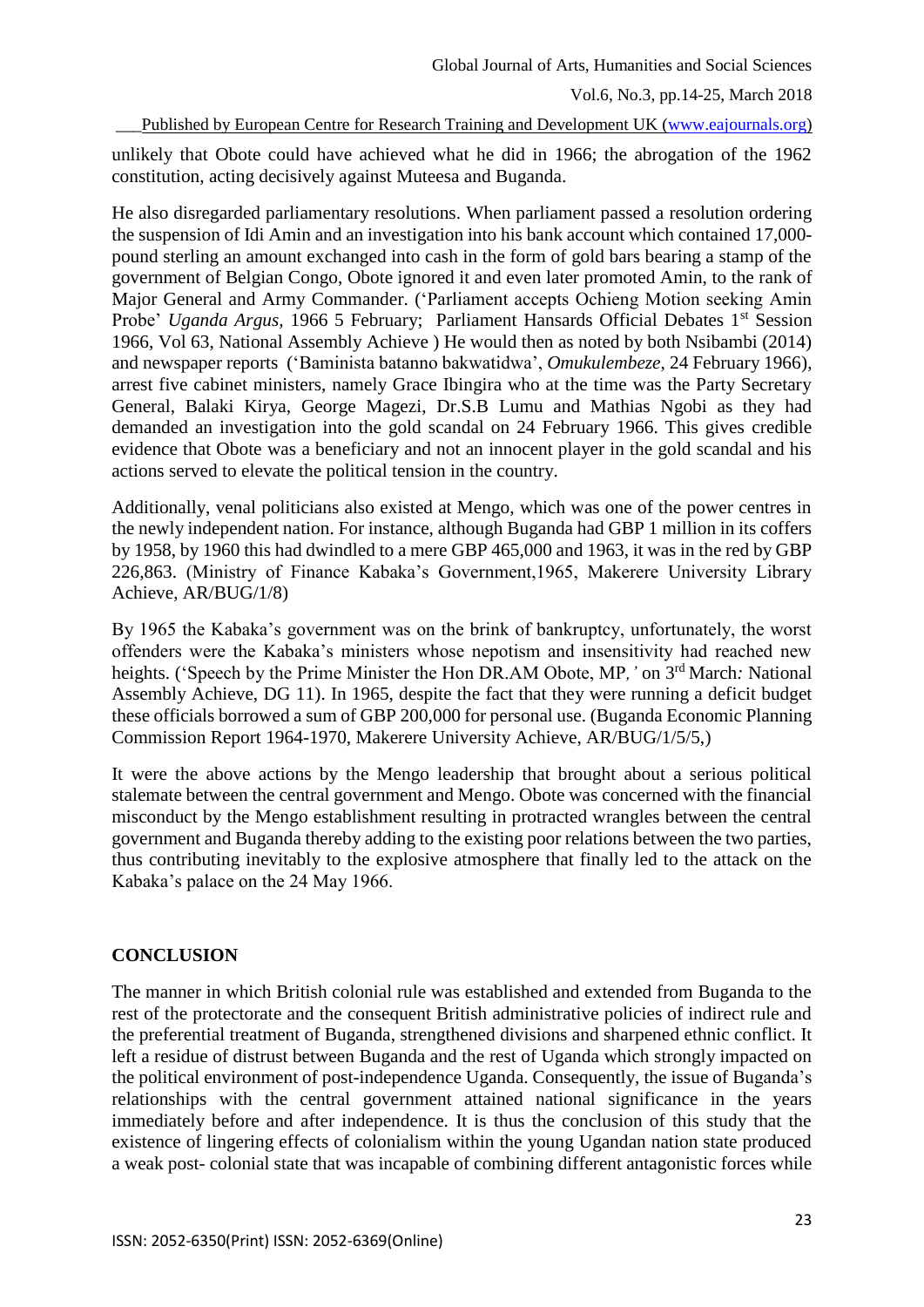ensuring stability. Hence, the occurrence of a constitutional crisis in 1966 was inevitable. Additional significant factors, such as the aggressive stance of Obote towards Buganda, Buganda's regionalism and the ineptitude of the leadership at Mengo fuelled an existing volatile situation.

### **REFERENCES**

- "Buganda Economic Planning Commission planning" 1964-1970, Makerere University Library Archives, AR/BUG/1/5/5.
- "Bunyoro Lost counties, Preliminary correspondence between the Mubende-Banyoro Committee and the Resident", "Buganda early in the 1920's" Entebbe National Archives, REL/s/121,
- "Independence Constitution, Schedule 7", pp.10-13 Entebbe National Archives, C10736/ DGc 230 III,
- "Letter to Hon Chief Secretary from the Provincial Commissioner", Eastern Entebbe National Archives, C2577,
- "Ministry of Finance Kabaka's Government 1965", Makerere University Library Archives, AR/BUG/1/8.
- "Munster report on Uganda Relations commission*,*1961", p.33 Lubaga Catholic Archives, LCA/135.
- "Parliament Hansards", 1<sup>st</sup> Session 1964, Vol. 58, Uganda National Assembly Archives.
- "Parliament Hansards", 3rd Session 1966, Vol. 67, Uganda National Assembly Archives.
- "Parliamentary Hansards", 3rd Session 1965 to 1966, Uganda National Assembly Archives.
- "Parliamentary Hansards", Official Report 1st Session 1966, Vol. 63, Uganda National Assembly Archives.
- "Report of the Constitutional Conference London", 1962, Police Functions Entebbe National Archives, C10628/7,
- "Reports and Proposals for KY/UPC Alliance 1963", Makerere University Library Archives, AR/BUG/4/6.
- "Schedule I to the 1962 Independence constitution", The Uganda National Assembly Archives.
- "Speech by the Prime Minister the Hon DR.AM Obote, MP," on Thursday  $3<sup>rd</sup>$  March 1966, Uganda National Assembly Archives.
- "The Agreed draft of a new Buganda Agreement initialled in London on  $9<sup>th</sup>$  Oct 1961", Lubaga Catholic Archives, LCA/137.
- "The KabakaYekka records 1964-66", Makerere University Library Archives, AR/BUG/2/5.
- "Uganda Protectorate, Secretariat Minute Paper No 2", the Kakungulu Estate Entebbe National Archives, C2588,
- "Uganda Protectorate, Secretariat Minute Paper No 322", Eastern Province, Entebbe National Archives, A46/133,
- "Uganda Protectorate, Secretariat Minute Paper no 898", Buganda, Entebbe National Archives, A46/16,
- "Uganda Protectorate, Secretariat Minute Paper no2", the Kakungulu Estate Entebbe National Archives, C2588,
- Africa Affairs, Vol.80, No 321(1981), pp. 501-518
- African Affairs Vol.72, No 288 (1973), pp.237-255